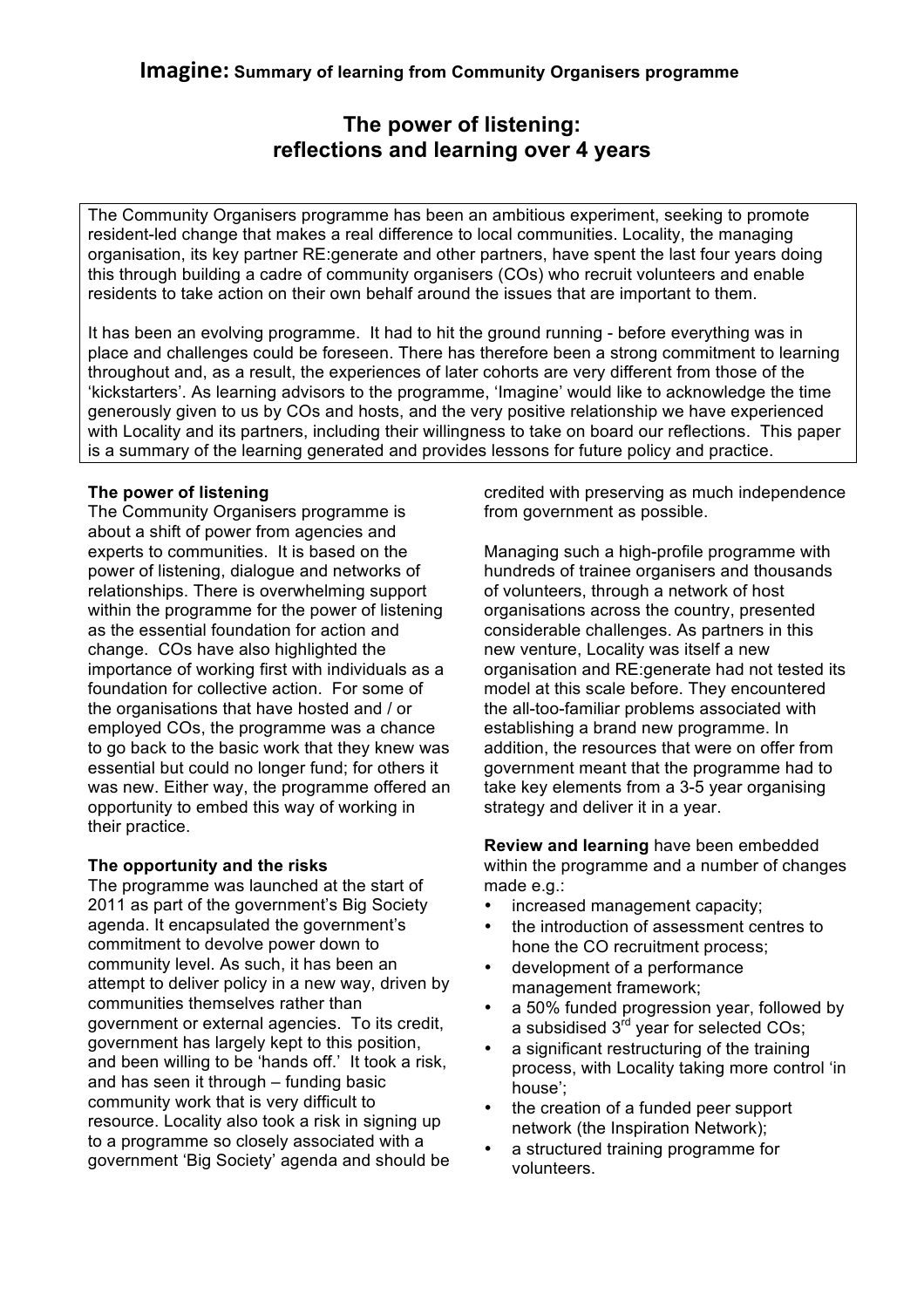## **Balancing Acts**

Ultimately, finding the most effective approach to community organising in the Programme has been a question of balance, between:

- recognising and safeguarding the distinctive elements of community organising whilst allowing for local flexibility and the creativity needed to embed community organising at local level;
- recruiting and supporting a wide diversity of trainees whilst maintaining a consistent level of quality and achievement in learning and work on the ground;
- working with residents without taking away their power knowing how best to support residents whist ensuring they 'own' information and resulting activities;
- ensuring that residents benefit from the knowledge and resources of other local agencies, without being diverted by others' agendas;
- embedding programme principles more widely in local organisations whilst still being primarily accountable to local residents;
- encouraging effective action and quick wins whilst sticking to the principle of engaging large numbers of people over the longer term and building a mandate.

These tensions are part and parcel of working in community practice – sticking to principles as well as being pragmatic about people and communities. Below we highlight some key learning points, drawn from a range of programme participants and their experience over the last four years.

## **Learning for policy and practice**

#### *Allow sufficient time*

One year is too ambitious to deliver a demanding training programme - listening, recruiting volunteers, moving to action, sorting out progression and embedding the approach at community level. Initial achievements in some areas have been lost because the work could not be sustained, and there is a clear sense from the COs who progressed that an extra year allowed the momentum to continue and make a difference. The experience of hosts and employers also confirms that spreading the process over a minimum two year period is essential in building relationships and guaranteeing some sustainable volunteer involvement. Value has been added to the programme where there has been a longer timespan e.g. where COs have progressed, where hosts have taken on a second tranche of COs, where a CiC has been set up, where Social Action Fund monies have been gained to further develop local initiatives.

## *Map out the journey*

It is important to be realistic about what can be achieved within and across different timescales. The evolving nature of this programme and its fast and furious pace has not always enabled adequate planning. Planning for progression is a good example uncertainties about progression affected the motivation of some COs and panicked some hosts who wanted to keep them.

## *Building momentum*

It takes even longer to scale up – from neighbourhood to city wide to regional and/or national levels. The knowledge gained from listenings could be used positively for change if shared with others at a wider level. Broad based networked action in still in its infancy and yet essential if this approach is to survive.

*Allow for variation*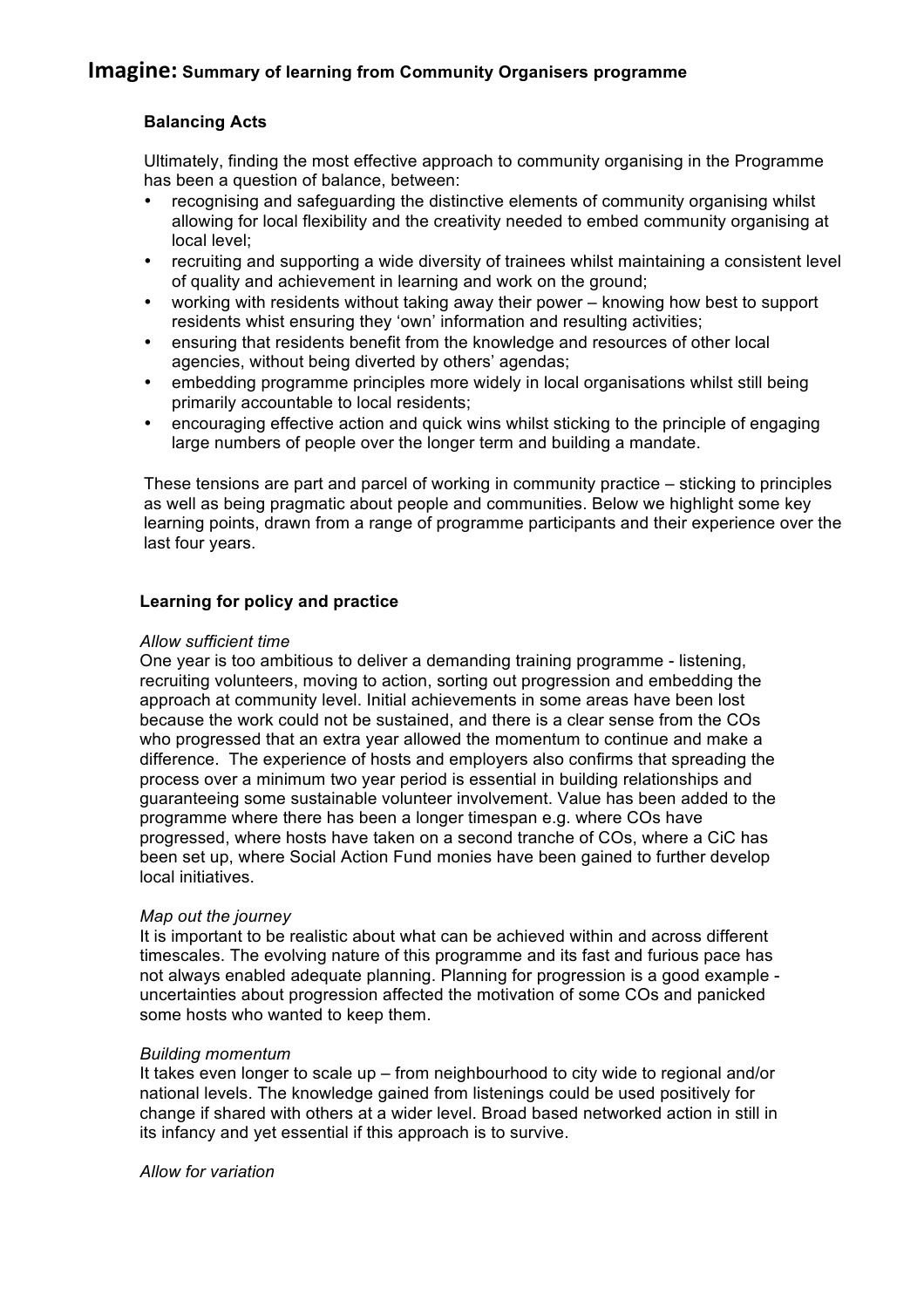Every community is different – and there is great variation in how the programme has played out: in different locations; in different cohorts; with different hosts/different employer organisations; and with different COs. There is a strong commitment to the listening model as an underpinning framework for organising but this needs to be balanced with an opportunity for some local flexibility and innovation to ensure that practice can be embedded in a range of community contexts.

The diversity of COs recruited to the programme has been one of its great strengths. COs have valued this and would like to see more opportunities to share stories and learn from others' experience.

#### *Recruiting and supporting volunteers*

Paid and continuing CO support has been significant in attracting and retaining volunteers. This is because:

- Residents often need a lot of support before they feel confident to take action, let alone take a lead.
- Volunteers are not a static group. They move on, some get jobs, people dip in and out because 'life gets in the way'. It is the prerogative of the volunteer to come and go and there is always the need to refresh the volunteer bank.
- Volunteers may themselves have complex needs that require appropriate support, for example mental health issues.

The Programme's emphasis on volunteers, and the sheer numbers of people recruited, has produced a lot of evidence and useful learning about 'volunteering'. Some 'headline' findings from the Programme include:

- Whatever the policy rhetoric, people in receipt of benefits can find the requirements of the job centre, as translated by local staff, a barrier to volunteering.
- Many COs find the concept of 'volunteer' problematic because it implies an altruistic gift relationship which cuts across the community organising principle of appealing to self interest, supporting activism and not 'doing for others what they can do for themselves'.
- Different cultures create different opportunities and barriers for volunteering and community leadership – there is still a lot more to learn about the motivations of volunteers and the challenges they face.
- Children and young people engage in different ways the role of young volunteer organisers may need to be seen differently from the adult version based around 'listening'.

## *Making national programmes local*

National programmes need to be locally embedded and the hosting model has provided the grass roots element to this national programme. As one host said, *'it has cost us more than £3k but the value far outweighs what we have put in'.* Future adoption of the hosting model might consider how to use hosts more effectively in order to increase capacity within a programme and should bear in mind that:

- different types of hosting/employment arrangements have a range of implications for programme management, including HR, in terms of support, information, role and legacy;
- hosts require a good understanding of the programme approach and regular communication with programme managers, HR and each other;
- the dynamic of the hosting/employer/trainee/trainer model can make or break success.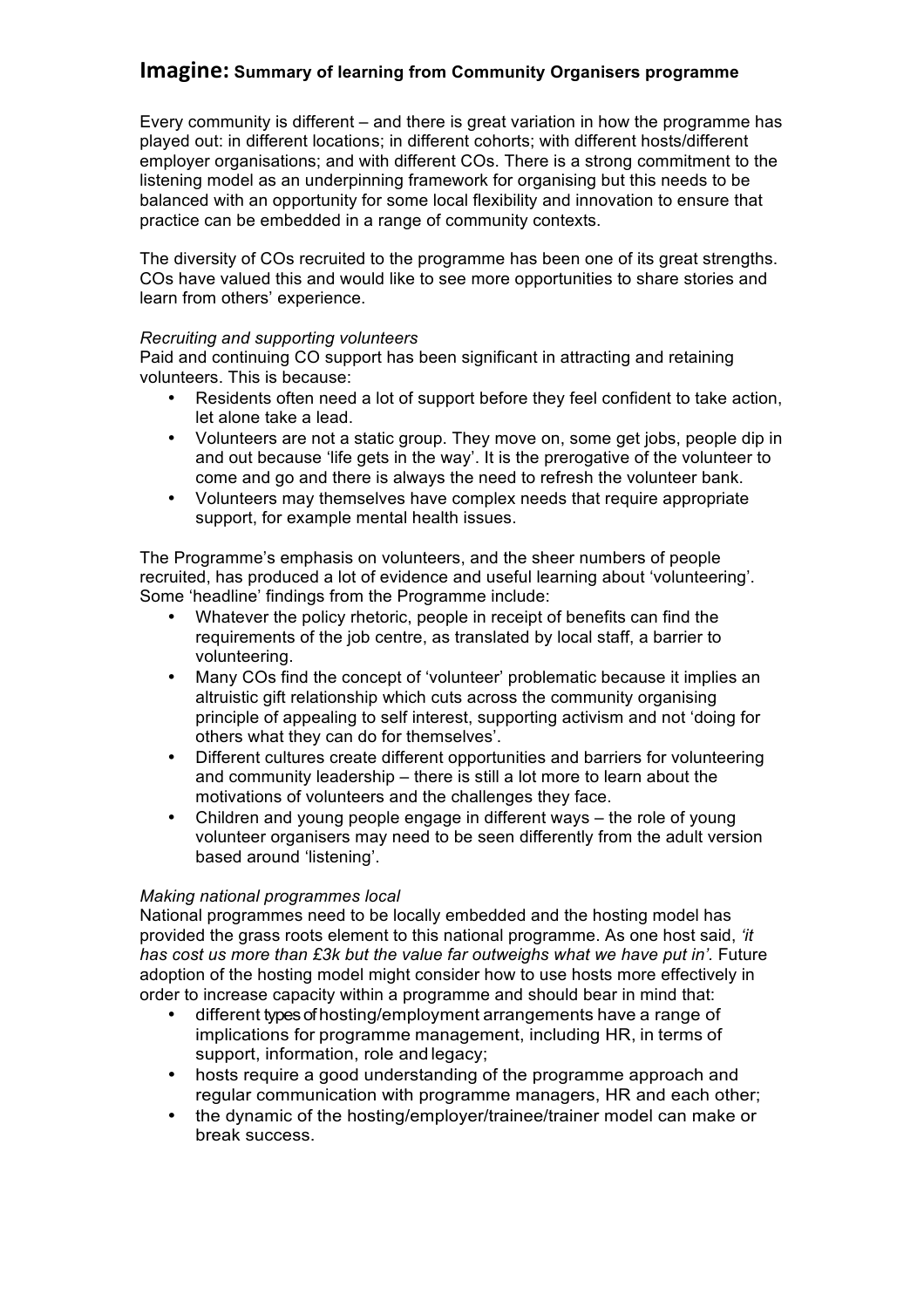#### *Build on foundations*

Whilst there is an ideal of community organisers in every community, making the practice stick in areas where it has already started can be more powerful. There is a lot to harness and build on in the Programme – from hosts and employers to volunteers, especially those that have started training through the VTP.

#### *Risks can pay off*

There has been a strong message throughout this programme that risk has been its bedrock. Locality has managed a pilot programme that has crossed boundaries in terms of its operating model, and government has stuck with an ambitious programme that was not bound by stacks of outputs, was not instrumental and was very process based.

#### **Learning for support and training**

#### *Community Organisers*

Community organising is an emotionally challenging journey. The trainee year in particular is a full-on experience, combining training and accreditation with targets for listenings, the need to recruit and train volunteers and expectations of demonstrable action. In addition, COs are often working in stressed communities with vulnerable individuals.

Emotional intelligence and resilience are seen as key elements of the CO's make- up and there is a strong case for building investment in this, in order to give COs the strongest possible foundation on which to build. Ideal trainees appear to be those who are comfortable with the learning requirements/process but also have a real appetite to learn in a more intuitive way and not afraid of taking risks.

A diverse recruitment base requires a whole range of different training styles to meet different learning needs. COs reflected that opportunities to develop the following skills had been the most important:

- listening skills the ability to listen 'properly', as many community organisers have put it;
- reflective practice;
- opportunities for personal development, resilience, confidence, ability to take risks;
- people skills communication, building relationships, being inclusive;

The skills which COs feel should be given still more emphasis include:

- facilitation and group work skills
- dealing with conflict and negotiation skills
- time management, self-management and project management.
- support for lone working, personal safety and wider safeguarding issues
- more training in how to recruit, support and train volunteers
- strategic thinking political awareness, a better understanding of power and of the social/economic context of community organising.

The styles of training COs most value are: learning on the job'; peer learning, interaction with other COs, sharing experiences and solving problems together; the emphasis on personal reflection; opportunities to be more self-reliant and to think creatively. On-line support sessions and action learning sets are helpful for many but a constant theme is that face-to-face contact with peers and with trainers is preferable to on-line support. Possibly, both on line and face to face training have a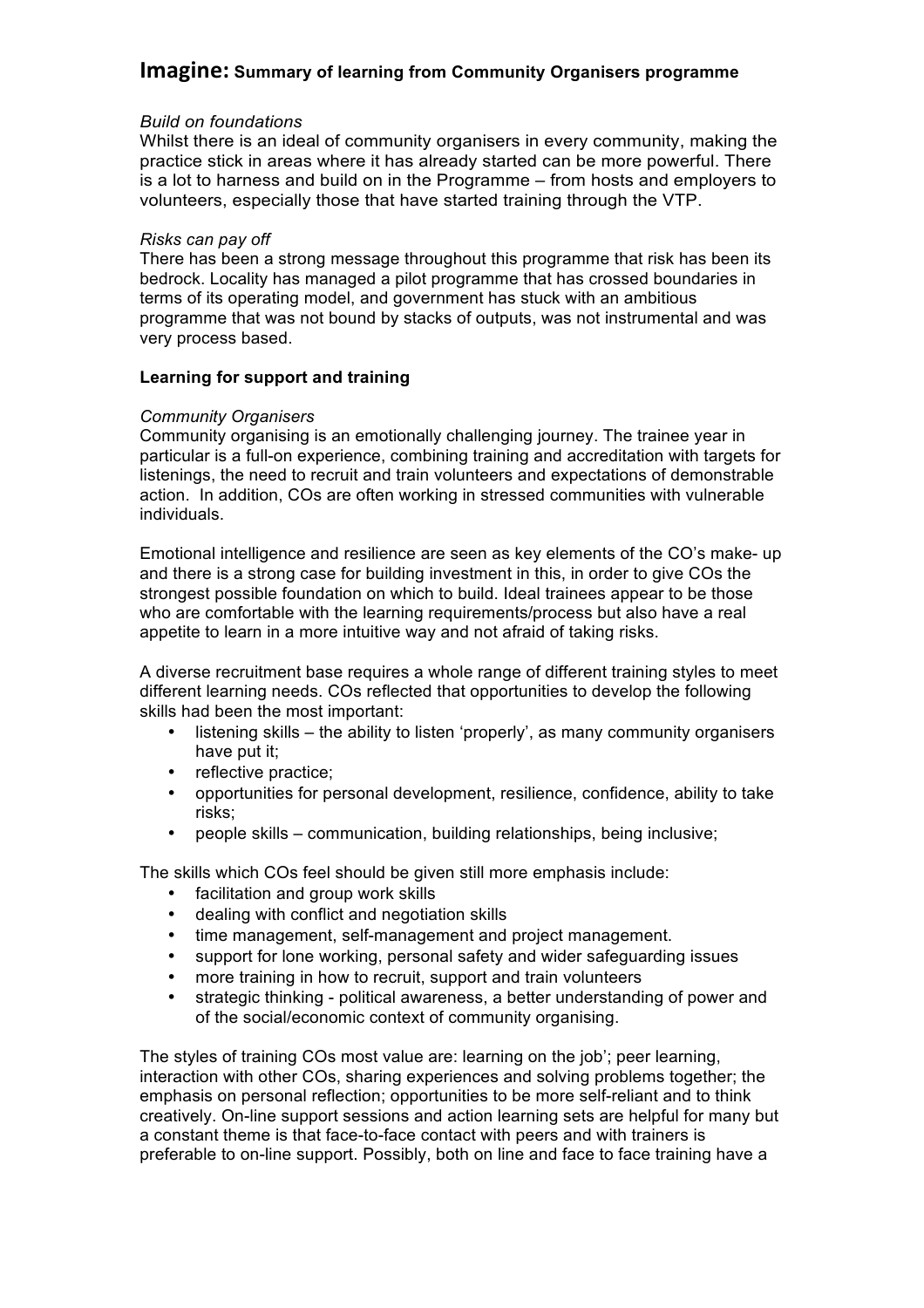role to play and this has important implications for the resourcing of future training programmes.

Generally speaking, COs have found the accreditation process very challenging, regardless of their educational background, in part because for some it is an unfamiliar form of learning and for many because it added to the pressures of doing a new job, often in a new working environment, within a short time. Whilst a lot of COs (50% of those surveyed in 2013) have said their hosts were involved in supporting their learning and that this was helpful in understanding and developing their role in the local community, there are for whom the hosting model has been quite an isolated and difficult experience. In these circumstances particularly, COs have commented that more explicit acknowledgment and praise for their work and learning achievements from the programme team would have helped them to build confidence. What has been very valuable however, has been the opportunity for peer support. The creation of the Inspiration Network (selected COs in progression years) has amply demonstrated how the programme can develop and build on its own assets. For example, the introduction of bi-monthly regional training workshops where COs have been able to meet each other and learn from more experienced COs has proved very popular, even though the most experienced qualified COs are mindful that they only have two to three years of experience and are still at an early stage of learning. In any future programme, continued training and professional development opportunities for progressers would be useful.

#### *Volunteers*

Volunteers value training opportunities and the Volunteer Training Programme (VTP) has been proven as a core and essential element of the community organising process.

The VTP ran in fifteen areas in 2014/15, and illustrates the value of a structured programme of training and accreditation for volunteers. Although it can be challenging for volunteers to meet the requirements of accreditation, especially those for whom English is not a first language, the VTP has motivated volunteers and given them legitimacy. The VTP has also supported COs as trainers and has impacted on the legacy of the Programme at local level.

## *Hosts*

The host induction training is crucial in understanding what the Programme and its process is all about. Some hosts have suggested that a follow up session e.g. when the COs have been in post for a three months, would have been useful in refreshing their knowledge of the mechanics of the Programme as well as the Programme's particular approach to organising. Some hosts were unclear about what was expected of them in terms of support and supervision, and around personnel matters and management of COs. They identified the need for a space to network and talk through the practicalities of their role.

## **Learning for programme management**

It took a while to put adequate management capacity in place and it may still not have been enough. This has been a complex national programme recruiting and training 543 employees in 14 different cohorts, contracting with over 300 hosts and employers, and supporting 5703 volunteers. The model of a national organisation placing COs with local hosts has been an interesting one and paid off with regards to embedding and sustaining community organising in many areas. Greater clarity, though, about roles and lines of accountability between the key partners and local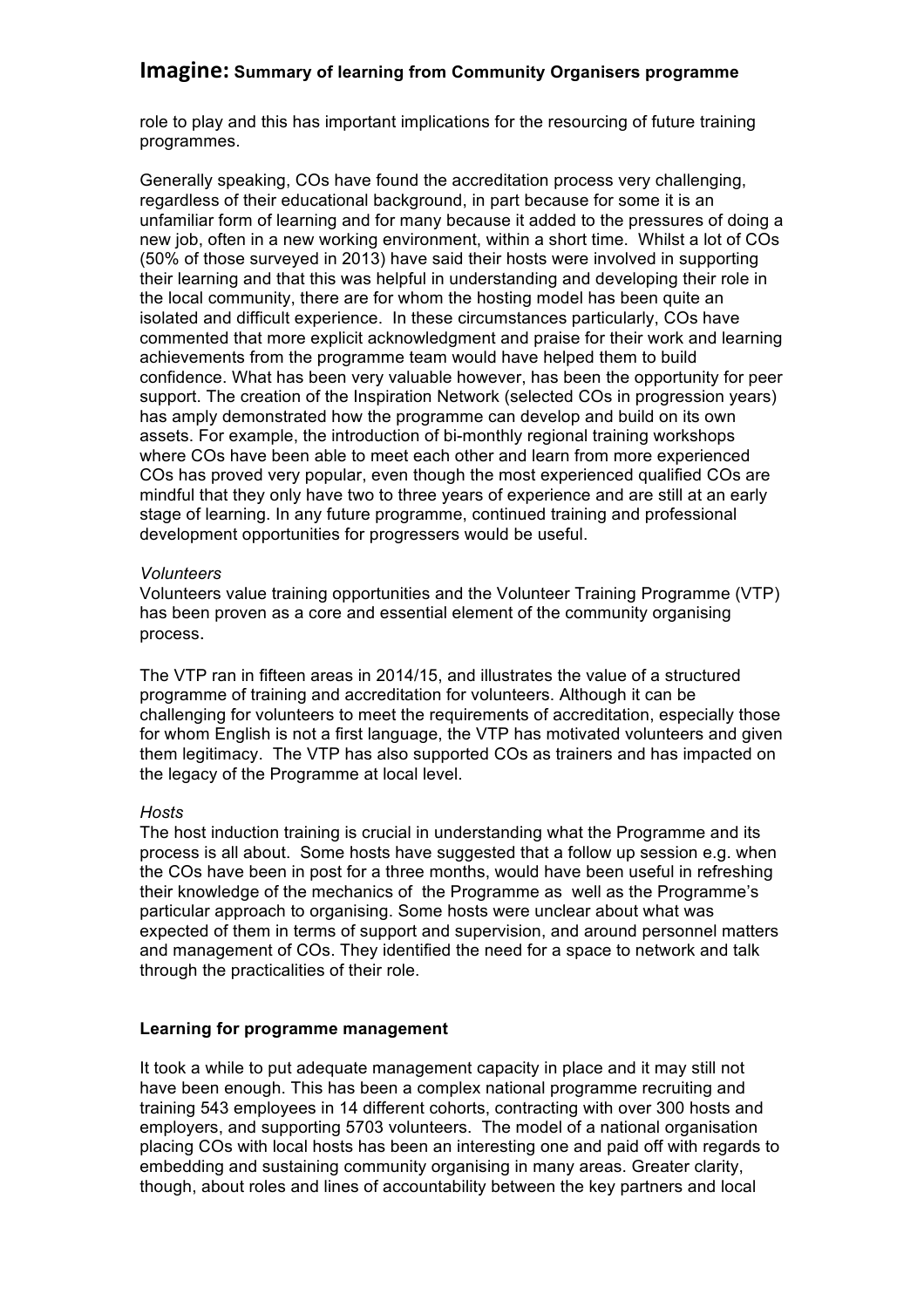stakeholders i.e. Locality, RE:generate and hosts, would have benefitted the programme and reduced the confusion some have felt about who was responsible for what.

There could have been greater investment in hosts as the local roots of the programme. Many accepted that they were being used as 'incubators' but would have liked to have had a role across the spectrum i.e. they were happy to be hands-off with their COs, but would have liked to have benefited from being part of a national programme, and contribute more to its development. And those who joined the programme early on as 'kickstarters' have expressed the need for greater recognition of their, and their COs, 'guinea pig' status.

This programme has been a very fast roller coaster with training delivery as the main driver. This is understandable. However, it has undermined capacity to build understanding and advocate the value of this particular community organising approach, within Locality as well as the outside world.

## **Learning for the legacy of the programme**

COs describe their experience of the programme as having had a 'profound impact' on them (and this includes many who have left the programme). The Programme has also left an important legacy with many of the host and progression employers of COs who have been able to reconnect with local communities at a time when resources are increasingly limited. The legacy looks most secure where:

- Additional resources are available to train volunteers and develop projects (e.g. through the VTP and the Community Organisers Social Action Fund).
- Host and progression employers have understood and been committed to the Programme and able to find or commit resources to keep COs past their first year – some have taken on more than one cohort, others have adopted 'progressors' from elsewhere.
- COs have found other sympathetic institutions that are committed to community organising – these include some housing associations, students unions, community anchor organisations, campaigning bodies.
- COs have set up CiCs to continue their work.
- Local ACORN branches have been set up.
- There has been a fit with other government or national programmes, like Our Place, Big Local etc.

CoCo as the legacy body will need to determine its particular role in supporting community organising. For example, it could act as a 'craft association' which protects the values of the approach and provides appropriate training and support; it could act as the promoter of the programme's approach to organising; it may play the role of broker between funding / employment opportunities and COs; it might support the creation of a social movement of COs and volunteers. This is an ambitious agenda and it will to be strategic, deciding on priorities for the short-, medium- and long-term. Ultimately, CoCo needs to reflect on the learning from the last four years. As well as reflecting on the balancing acts described above, it will need to weigh up the importance of independence with the need to secure funding, the need to further embed community organising in areas where the foundations have been built with the need to spread the approach to new places, and the need to establish its distinctive approach while working with others in the field to secure the changes that communities want and need.